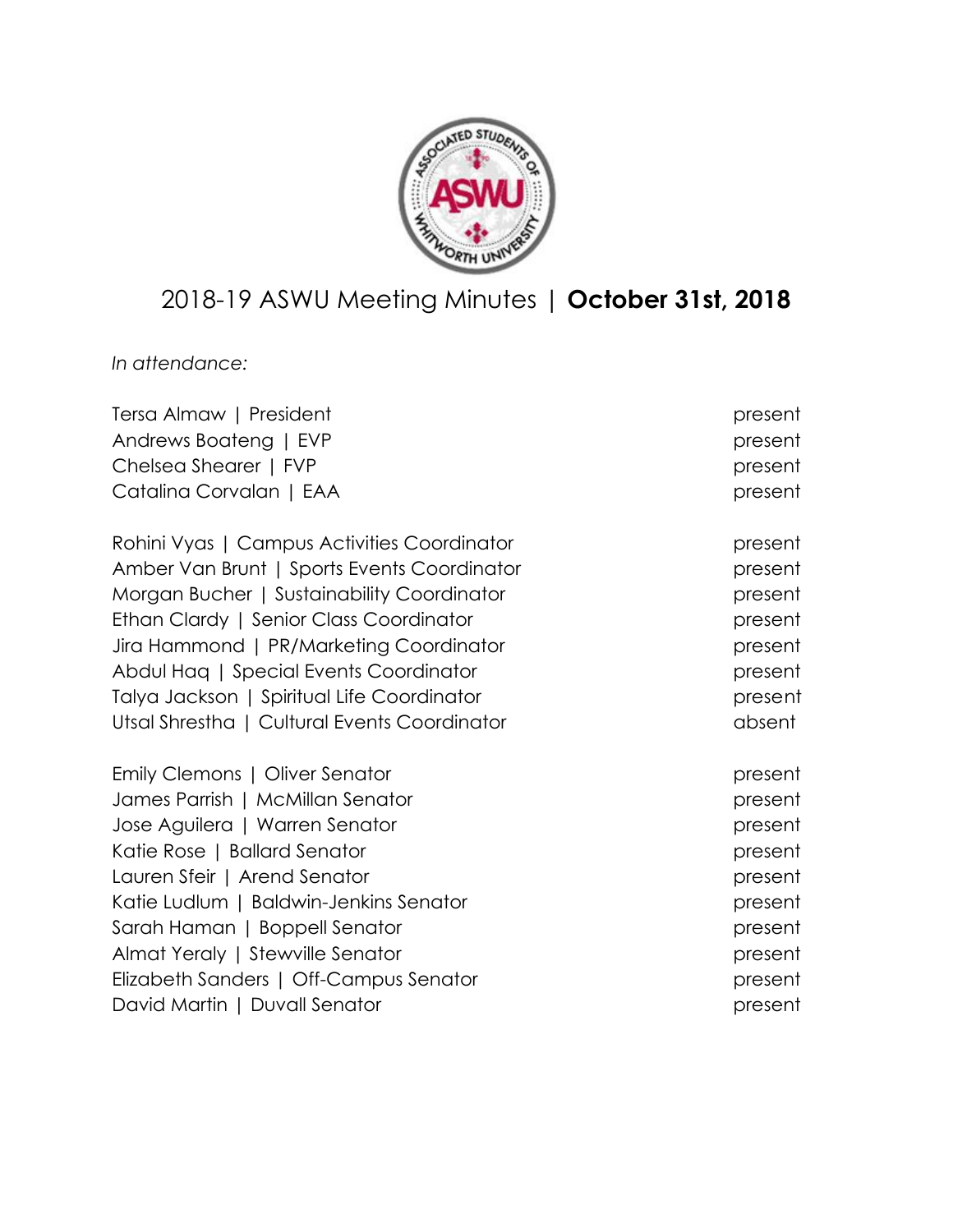| Pema Tshogyal   Off-Campus Representative                    | present |
|--------------------------------------------------------------|---------|
| Erik Blank   Off-Campus Representative                       | absent  |
| Grace Schmidt   Off-Campus Representative                    | present |
| Christopher Clay   Arend & Boppell Representative            | present |
| Mitchell Anderson   Baldwin-Jenkins & Stewart Representative | present |
| Gracey Gonzalez   Duvall & Oliver Representative             | present |
| Ehizogie Agbontaen   Warren Representative                   | present |
| Karen Sobtafo   Global Engagement Representative             | present |

Meeting brought to order at 5:01 PM in ASWU Chambers. Mission Statement read by Sara Trujillo. Minutes from 10/24/2018 approved anonymously.

# **Larry Probus|lprobus@my.whitworth.edu Vice President of Finance and Administration**

Thank you for inviting me on a fun night. I'm here to give you an overview of the upcoming changes on campus.

The Beeksma Chapel expansion was a big project. Here's the background on how this started: every building project is based on donation, so we look for donors who want to fund them, and once funding is there, we make plans and break ground.

On the Horizon: The Cowles Stage renovation. It's had technical problems, where roof wasn't made for handling all the light, and we need to rebuild back end of theater so it's solid with state of the art rigging. These effects will make it look different. So that is first phase of 2.

The 2nd is around the back, we'll have a blackbox for intimate stage productions. We don't have the money for that, so we don't know when, but be prepared for that.

A donor offered to update the air quality of aquatics center, as well as we'll add more windows for more lighting, deck refinished, and this divider...don't know the term for it…

Ethan: The bulkhead?

 $\overline{\phantom{a}}$  , where  $\overline{\phantom{a}}$  , where  $\overline{\phantom{a}}$  , where  $\overline{\phantom{a}}$  , where  $\overline{\phantom{a}}$ 

Larry: Yes, it will be changed and moved. Hopefully this starts by Spring 2019. The athletic leadership center, which will house coaches and the football team, like lockers, will start in Spring and take 2 years to finish, or about 18 months. Be ready for it on Fall of 2020.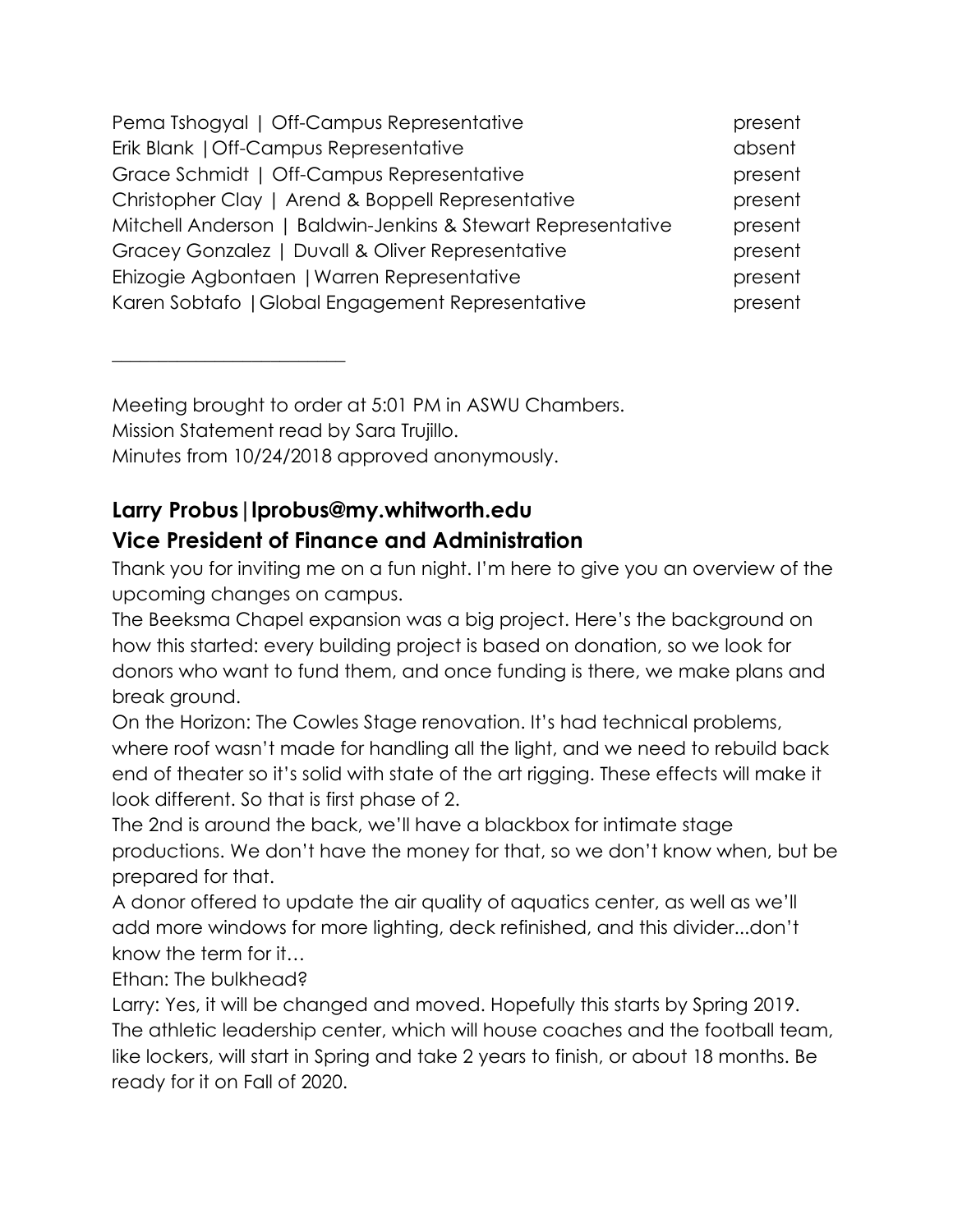Sarah: So will that be where Graves is?

Larry: No, this is phase 1. Phase 2 is a new fieldhouse, with a basketball and conference center, and that'll be where Graves is. Graves in the long-term will be replaced. This (phase 1) is on other side of tennis courts, which is open land right now.

The Whitworth Water District will be moving this winter, so we'll be buying it, and that's where facilities will move to. That's because this will be the result of our envisioned STEAM Lab, or sciences technology engineering art and math lab. Also known as a Makers' Space, this is where we house 3D printers, students workshops, and other facilities they can use. There'll be classrooms for engineering and physics, but it's all in the designing phase, this won't start this spring. We need money, we think we will raise it, but that's still happening. Behind the smokestack, we might have a new health sciences building. As you know, we're working on a graduate program and expansion of the Physical Therapy and Occupational Therapy programs, unfortunately, because we still need to wait for accreditation, and facilities, and still make final decisions, this is 3-years out, so the first class to enjoy this will be long after you're gone. The long term idea is this new health science center building on other side.

Hawthorne road restaurant is something you will be able to enjoy, which will be a new dining facility and retail store, and will be adjacent to Hawthorne, which right now is an area of theme houses. Sodexo would manage these for us, but will be a separate brand--let me take an informal poll, do you guys prefer a full-on Starbucks or Panera?

A Panera is Beck Taylor's option too. This is still being discussed to finalize, but Sodexo would build it for us. and we'd extend their contract for 10 years. They've been our partner for 40 some years. Details still working out. Probably two more years until open, in fall 2020.

Hawthorne will also be renovated, during jan term, we will convert classrooms into offices, and we will be approving the funding for expanding the gathering area on right, making it bigger with more windows. Depends on funding which is that that is not spent from our budget, we have historically have kept that money, so we might be ready for the fall 2019. Hopefully not delayed.

Summertime is time to replace dorm windows, it's time for that.

Feedback, questions, concerns? Parking is usually an issue...

**Sara**: So what happens if we build a new Hendrick's Hall?

**Larry:** It won't be new, its currently a gathering lounge area, kitchen--**Sara**: The ISC, yes.

**Larry**: Yeah, the walls would be taken out and that are expanded, but building area would be renovated and expanded.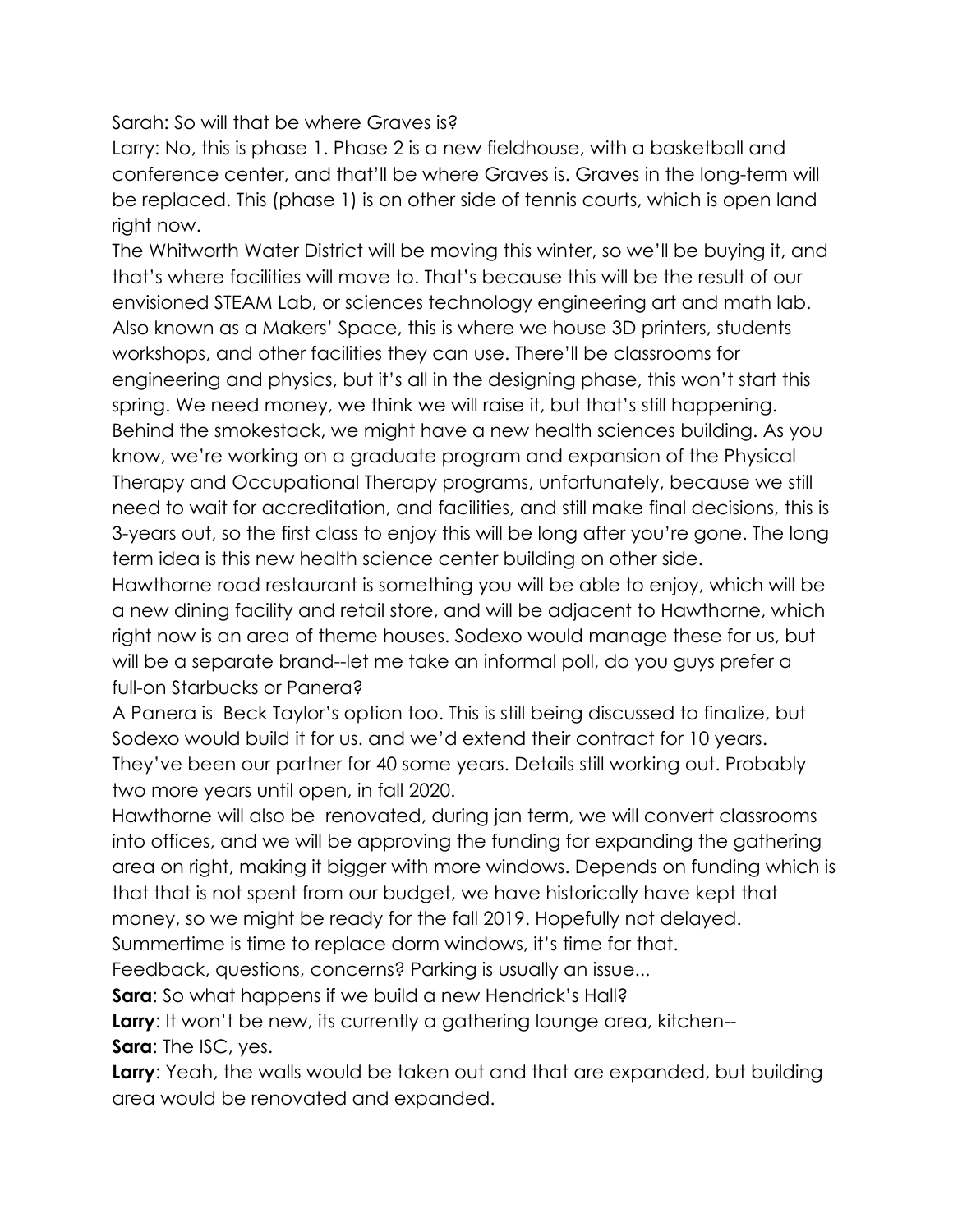**Anna**: How can we go about as to make it a higher priority? **Larry**: I would love to hear more, we've talked about it, if this restaurant opens, bookstore would move there too, so that old area would be open ana available, we are also thinking of perhaps remodeling MPR. New building is unlikely unless we find a donor for that specifically. We're looking at other locations or spaces instead.

**Katie R:** Going back to the accreditation report, which had a concern regarding the ISC; how do we go about making it a priority, instead of waiting for excess money, can we ask for it directly?

**Larry**: High probability for funding this summer, making every effort to make that happen.

**Talya**: what can we do to help?

**Larry**: I'll ask the fundraising team, good questions, thank you.

**Sarah:** There's been many rumors about Stewart and Village, and that space. What's going to happen to it?

**Larry**: This project is longer out, but our objective is for a dorm to replace this space, this will take borrowing money, so I'm currently taking a look with different banks at how to borrow money and do this in following years. Year from now, we might start breaking ground. Stewart will be having new windows. Village is high on priority list.

**Almat**: Share more about the building replacing Village.

**Larry**: 10 years ago, we designed a dorm; in 2 weeks, I'll have a meeting about it, might need to update design. It is currently 160 beds, good size, like Oliver. **Andrews**: If moving facilities to where Whitworth Water is, might it not be too far from rest of campus?

**Larry**: Centralization is an issue, might invest in new golf carts, students who need to go to facilities, it's a concern, but facilities right now are in pretty bad--need to be replaced. It'd be perfect in future for STEAM and Health Sciences.

**Morgan**: Heard about Lola Lane, I'm involved in Environmental Justice campaign, we're concerned about long-term.

**Larry**: This project is 3-yrs out probably, we own most of houses there. Some not, but we talked to Rockwood Senior Living, we'd like to create a more diverse neighborhood, and they could serve there, or alumni could live there. Or, if we do graduate programs, we might consider apartments for grad students. It is 3-years off though. Occasionally discussed, we're blessed with lots of land, we can find another location to place the garden.

**Morgan**: Right, just have in consideration that we placed new trees, but...thank you.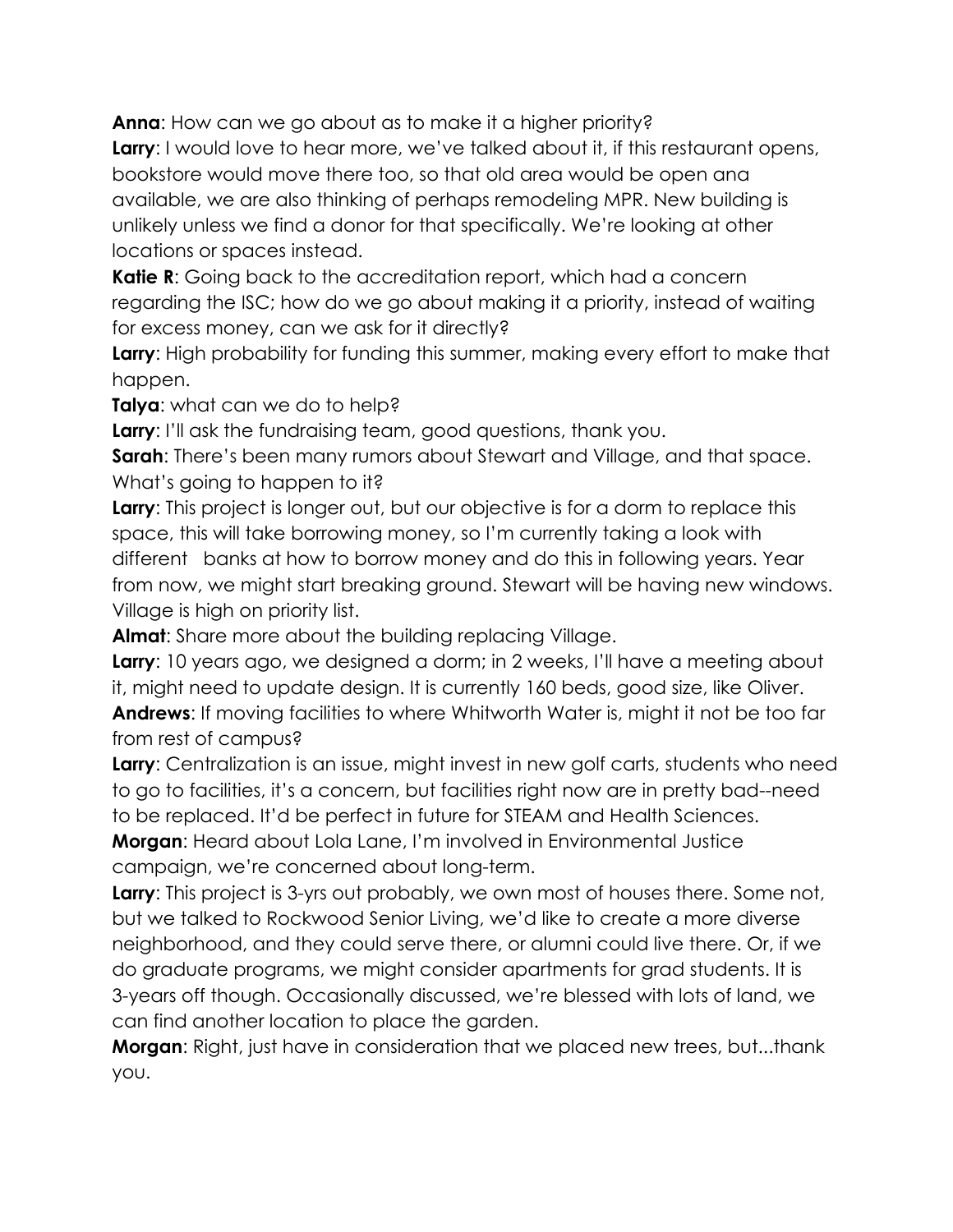**Larry**: Contact me in McEachran, good to call before, and would be glad to talk and hear your comments. We will have more organized meetings on restaurant concept, that we're incorporating meeting rooms, etc. and need student feedback on best design for students.

# **HEAT | whitworthheat@gmail.com Health Education Action Team**

**Mutsa**: Good evening, this is Anya and Mutsa, from HEAT. Honor to present this initiative that we're working on past year. This presentation is mainly for efforts to help campus make more aware and go over the surveys we've had. Our rationale for this policy: the exposure of any amount of smoke, like tobacco, is harmful to the human body, and we don't want students exposed to any amount. About 2000 campus have already gone smoke-free and many of them tobacco-free.Our peers are under that range. We don't want it to be a hindrance to students that don't want to smoke.

**Anya**: In light of this rationale, how does this involve Whitworth? HEAT has done programming, in October last year we started the Holy Smokes Event, started conversation about what would happen in smoke free campus, social issues of smoking and addiction. Invited panel, and discussed. 65 attendees total, evaluation given, and 73.4% saw themselves in smoke and tabacco-free environment. The Great American Smokeout was later, in November, and we had the city council president Ben Stuckart come in and share their experience in smoking and quitting. We had booths, like counselor, Human Resources, Student health center, and us, to make it inclusive and have different perspecties. A lot of educational information about what's happening and what's happening in US. In addition to education programming we've done passive programming since then, such as Kick Butts Day, another national event, to reject smoking. Campus posters from american cancer society, and newsletters around campus on negative effects of vaping.

**Mutsa**: Survey reports: we had 2 surveys, one by faculty and staff in Feb. 2018. 531 surveys taken, and only 2% smoked. On student surveys, 750, and only 8.4% were smokers at the time. Questions were mainly on policy that geared us to make that final decision. If we look at faculty staff side, regarding an annoyance of secondhand smoke 49.4% said yes v. 47.5% yes of students. Do colleges have a responsibility to reduce risk of smoke, 35.7 agreed in fac staff and 31.4% yes of students. When asked if they do they have responsibility to have policy, this is what prompted to start policy, was that 80.9% of fac staff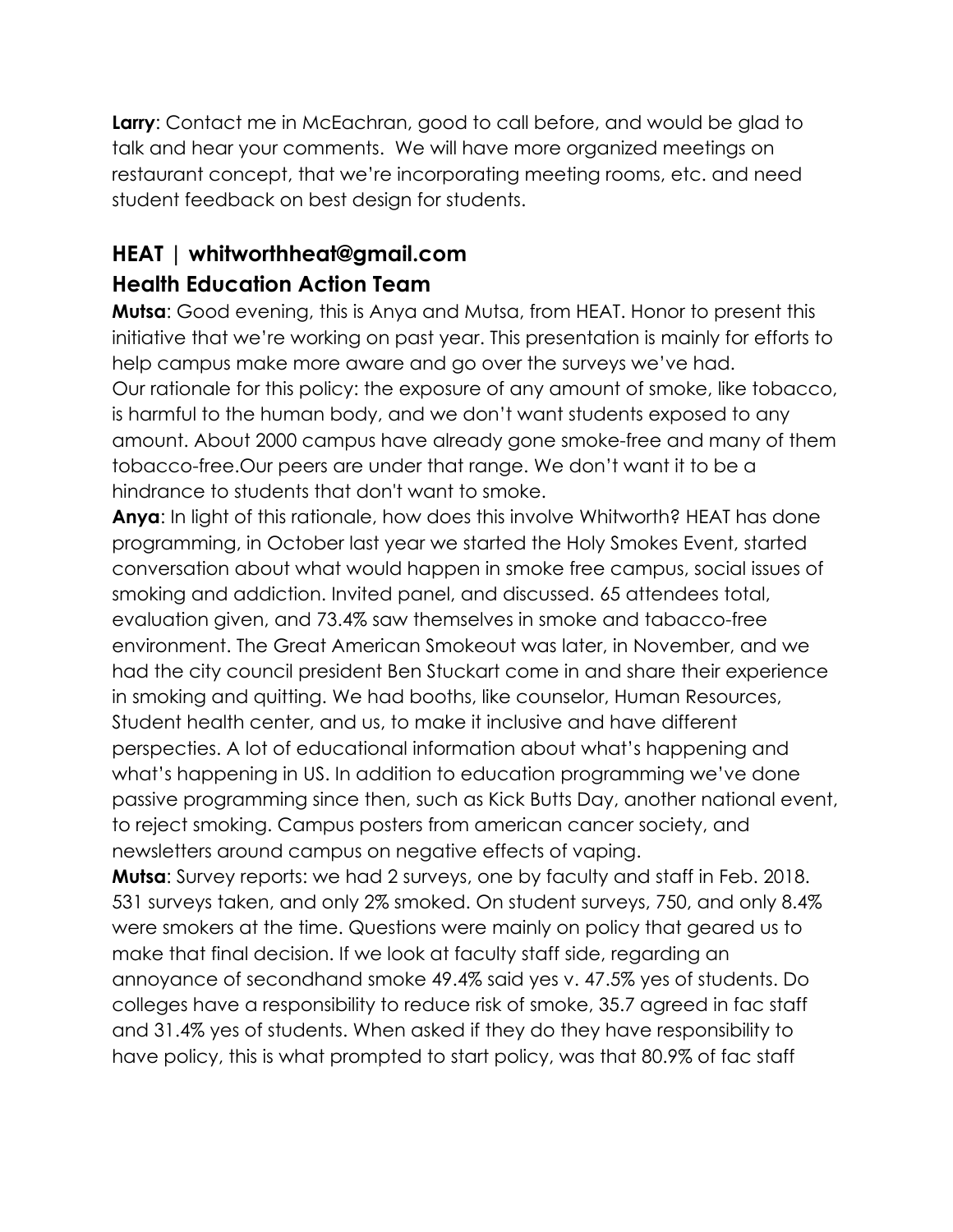agreed, and 57.9% of students said yes, so it is what campus was agreeing on already.

There's a task force that was created and been meeting since Feb last year, made of different representatives on campus, like from Student Life, Health Center, International club, to address potential concerns that may arise. And on meetings, the topic that always came up was the draft policy. We have handed out copies, gone through many drafts, so read through it and let us know with your feedback. They've taken time to think about most groups of campus, might not be easy thing, but it will benefit most people.

We don't expect people who smoke to stop overnight, this policy isn't to tell you to stop, but that you can't smoke here. If you wish to stop smoking, we will be having smoking cessation products through health center, staff of health center will be trained on it. There will be grace period, products at no cost. Will continue to educate community as long as needed.

Questions?

**Lauren**: would student leaders be responsible for enforcement?

**Anya**: security is on task force, and enforcement will be similar to dry campus policy. First a warning, if persist, will be asked to leave. Again, this is on security and facilities to deal with them, but as students we have to enforce culture, though.

**Morgan**: what are cessation products?

**Mutsa**: guides, the gums, all of that.

**Katie R**: Will this include...what kind of smoke? I don't know what young people are into nowadays.

**Mutsa**: you don't even know, they come as USB portals now. Industry has been trying to attract youth, so we're encouraging everyone to learn about different ways vaping and smoking can be like, and how to not have these on campus. **Rohini**: How long is grace period?

**Mutsa**: A semester, this will be implemented Jan 2019, and that semester will be grace period. Fall is when enforcing starts.

**Katie R:** Not all students pay attention to email, and won't read rules, so how will you tell students that there's this policy instead of just email?

**Anya**: We've talked to communication department, will create website in convention with health center, and in our future plans, we will have the policy on there. Good way for people to login and see, and it's in the works, newsletters and posters, and word of mouth.

**Mutsa**: Will have signage on facilities, to tell people to be off 25 ft. The signs will be minimal and not distracting. More towards smoke-free and tobacco-free instead of uninviting, "Do Not."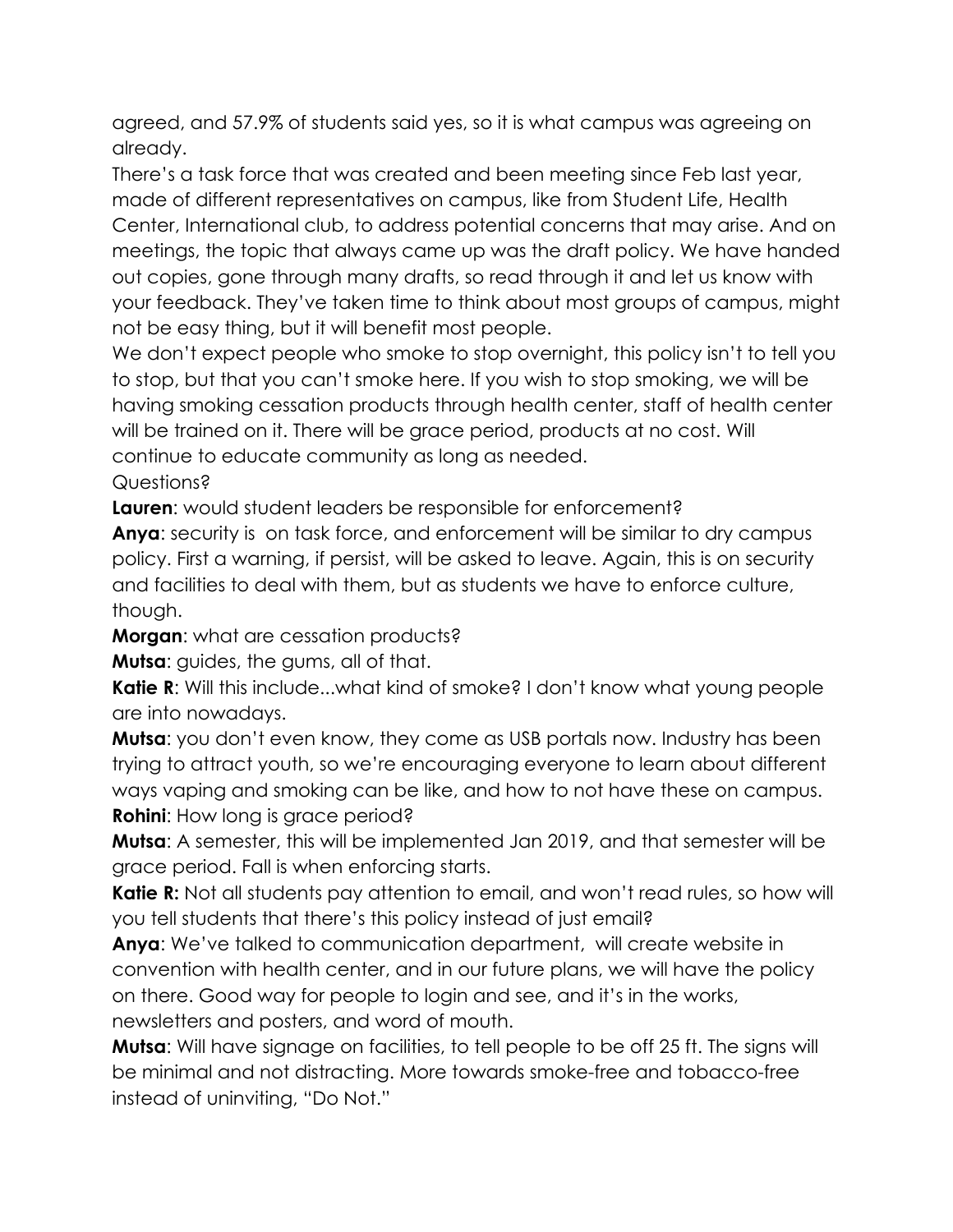Katie L: It's good to have this awareness of smoking, but the stigma that his brings it can be shaming on people, because sometimes, smoking in not in people's choice, there's other factors there. And it furthers the shame on individuals by banning smoking. Students will smoke no matter what. 11 at night, midnight, and they might leave campus, which might not be safe. They will do it, and it's a concern for my residents.

**Mutsa**: We will take that to task force, because security has done great job in transporting students, and students call them when they need them, but what if they have smoked? we need to find balance, since they're supposed to help you.

**Abdul**: In the town hall, I've addressed this too, people will go off campus, we live in dry campus already, potentially meet smokers, maybe marijuana smokers, might have negative impact on those who go out of campus?

**Mutsa**: There should not be that kind of impact. You can still go off campus and smoke, there's currently more representation of tobacco smokers than others, so can't say, as opposed to assume on their part.

Thank you for having us, if you have more questions, please email us or use the feedback cards.

# **FVP Updates Unallocated and Capital**

**Chelsea**: Unallocated: \$18,708.94 Capital: \$20,000.00

#### **Teachers of Tomorrow**

#### **Lilly Fuentes | lfuentes20@my.whitworth.edu**

My name is Lilly Fuentes, I'm VP. We're a newly funded club, this is our first whole year. President Jeb couldn't be here. Our meetings are on Wed. Kids are our fellow colleagues, as you can see here. In our first meeting, we got 20 people which is awesome. We meet every Wed. and we also have a coordinating team that meet Fri before each meeting. Chris is one of our advisors. We're getting a new one, too. Our root beer float social was our first event, and then our Christian Teachers in Public Schools, where teachers came out and explained what we can and cannot do in classrooms. It was very informational, over 20 people attended that on October 23rd. Coming up next, Mandy Manning is coming to give a speech Nov 15th , 6-9 in RTT. She won teacher of year 2017, and will be awesome. It is open for all.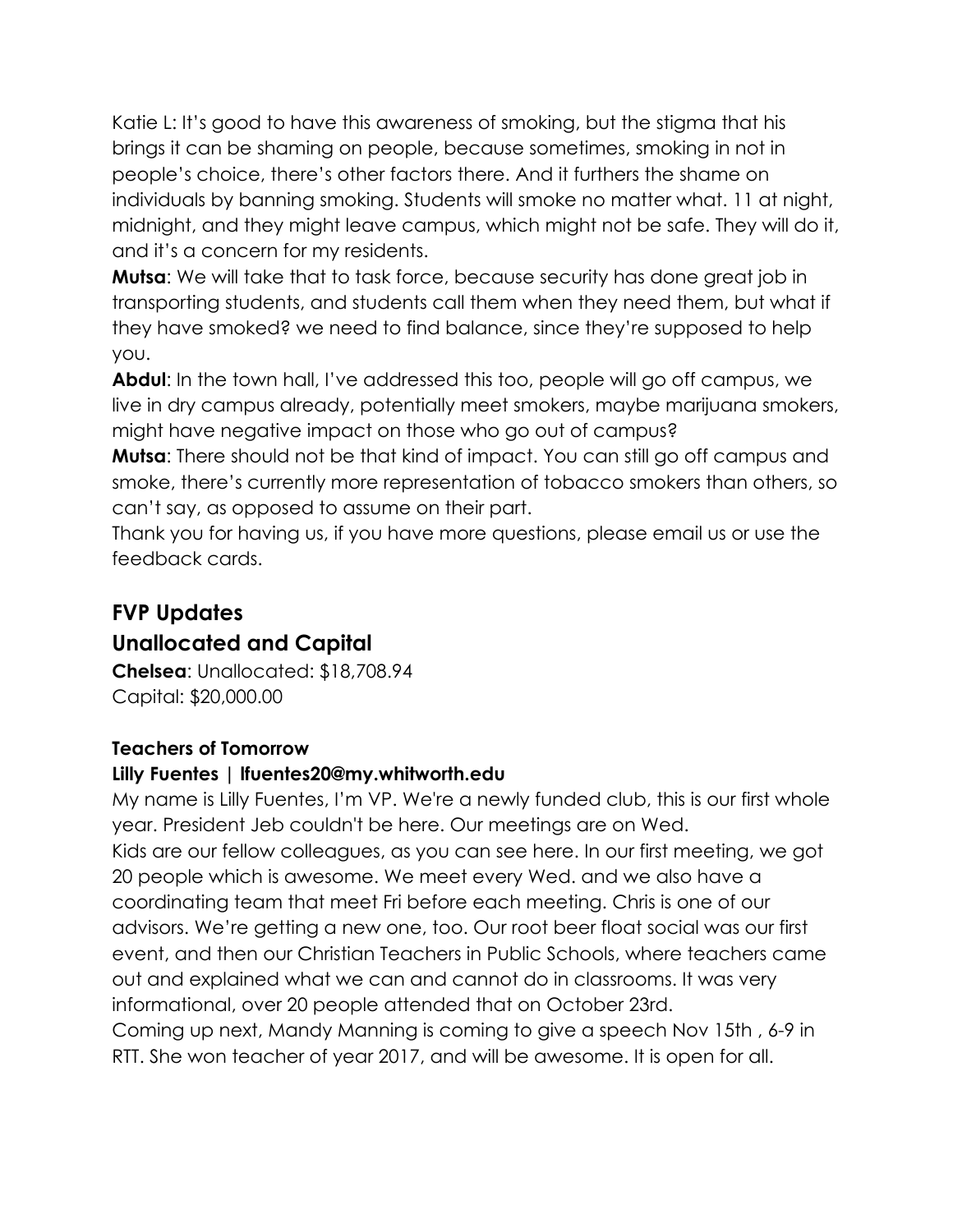Another event is the GLAD strategy event which has been implemented on curriculums on how we teach. 6 days of information will be condensed into 2 hours. Also, the School of Education Info Night, by the Student Advisory Board of the SOE will meet Dec 5th for a night where seniors share their practicum, eat food, we'll have prizes, and a good night of fun while learning about education system.

**David:** best way to contact?

**Lilly**: We don't have a club email set yet, but right now, not set lfuentes20@my.whitworth.edu. We also have a FB page, the TOTs, get it.

### **Model UN**

### **Theresa Chowa | whitworthmodelunitednations@gmail.com**

**Theresa**: Our mission is to help students engage with international policy and intercultural dialogue. We do research and debating, and simulating with other colleges in Spokane, we're trying to reach out to others in area too. We have set team of 10 and will travel to Portland, but if people are interested in next academic year, they can be part of club next year. This is our first full year, and have worked closely with Gonzaga Model UN, working to go to the PNW Model UN Conference February 17-18, and is what we're preparing for right now. Will be putting fundraising for Portland trip, this Tuesday 7-8PM.

**Andrews**: Why are you not accepting? Sounds exclusive!

**Theresa**: We are an academic club, and it is difficult to take people at this time in semester, we're doing research and writing papers to prepare for simulations and we can't have others randomly.

**Michell**: Could you take people, but not for trip?

I guess we could make an exception, and they can come to observe, but not for membership at this time.

**Mutsa**: What is this conference in PNW Model UN?

**Theresa**: It's a simulation similar to ones with Gonzaga, will involve Reed College, SPU, and those that meet up and do mock debates of the general assembly, being different consuls, but because it's higher level, you do research about topic 2-months prior. And then practice debate.

**Sarah**: Consider working with WCC for papers?

**Theresa**: We have our set resources, with Dr. Patrick van Inwegen, who is an expert, but we will take that up. Thank you!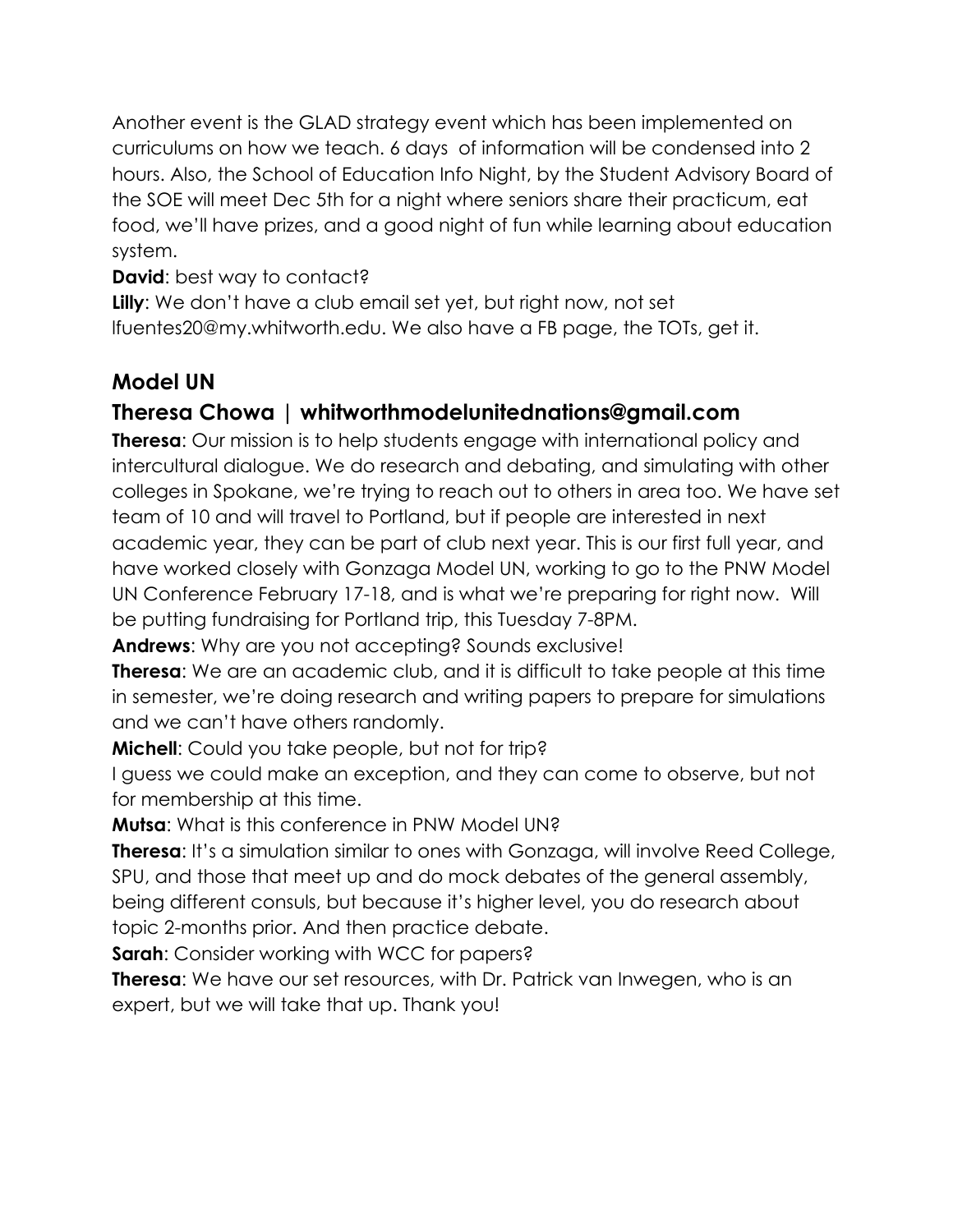# **EVP Updates Welcome GER**

**Andrews**: Introduce new member, Karen, stand up! Her role will represent international student voices, so say hello.

### **Sweatshirts**

**Andrews**: Senators, show of hands on who's received and are ready to distribute? (0) Those who've ordered? (2) About to order, have a design? (3) **Katie L:** Don't have a design yet, about to have it soon. We're working on ours. **Chelsea:** Did she say about to? **Katie L:** 3 days.

Lizzie: Bookstore said if I don't put "off campus" on it, I'm stealing their sales. **Teri:** make it super tiny in a corner!

**David:** set on design but person from company is taking his time to reply. **Sarah:** Me too. All the balls are on his court!

# **Student Highlight**

Students are Makayla and Morgan. They're pretty good housemates. Morgan is in many sustainability related groups, doing great work. Makayla was serving the community during her impact trip in spokane.

# **President Updates Town Hall Meeting How to Vote Smart**

Town Hall will be tomorrow; Dr. Patrick Van Inwegen, Dr. Leal from History, and campus pastor, Lauren Taylor who will go further into the importance of voting, and how to do our civic duty while being responsible and respectful of our neighbors. Will also have free pizza. MPR, 6-7:30. I'll send the digital, so post about it. Also it's core 250 extra credit. So you can tie it to hermeneutical injustices and what not.

# **Upcoming Events**

### **Monday Mania**

**Amber**: Okay, ready, set, let's go.

Saturday is Football Tailgate, Jason and I will have burgers and hot dogs cooking, Will have *Bumpertruck* food truck and free coffee to first 100 students, Will need help from 10-10:30 for unloading.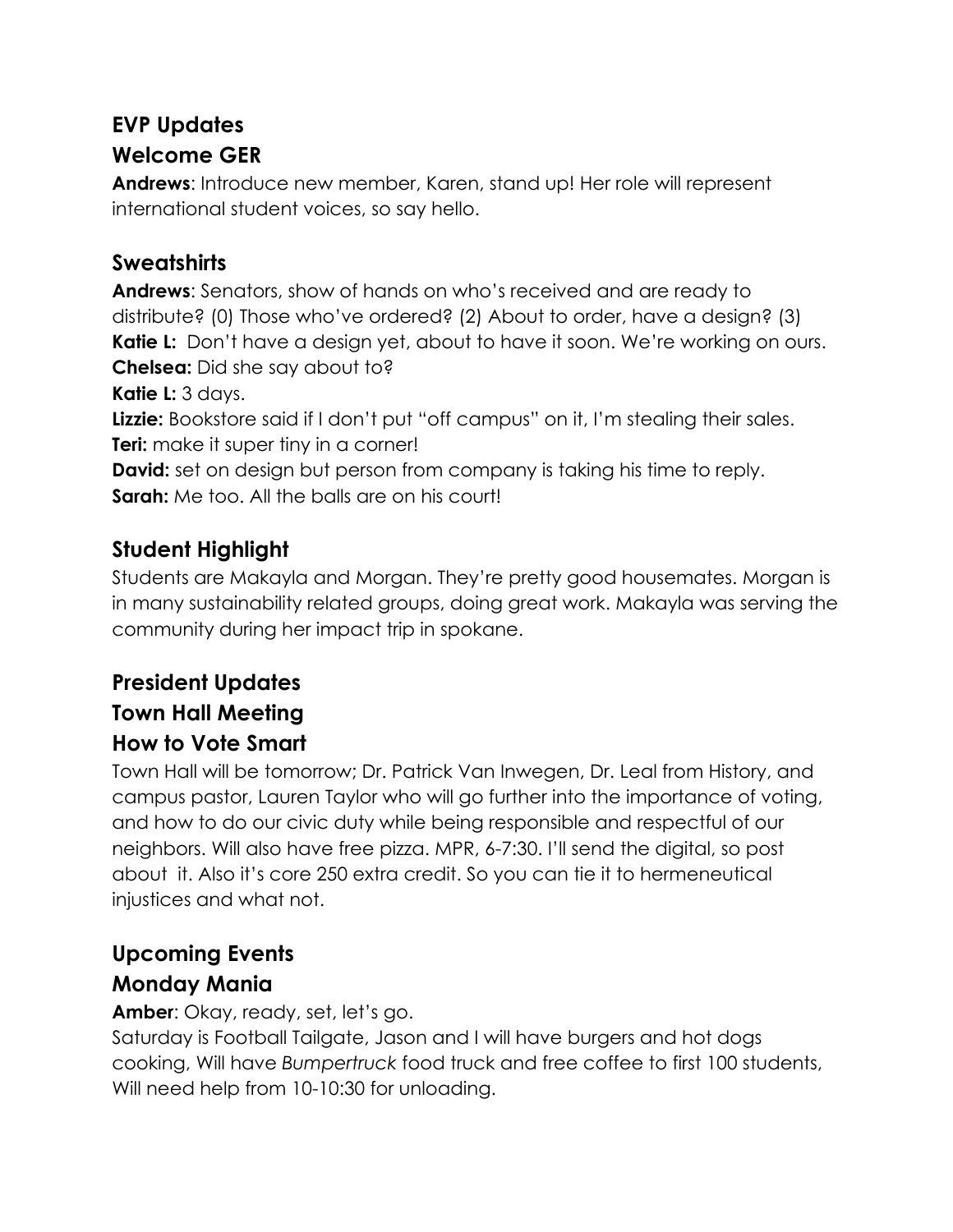Monday mania, again, is Nov 12th, we all get longsleeve for helping out.

### **Off Campus 90's Night**

**Lizzie**: Nov 16th in McGinnity room. I will have a day for decorations. Sign up sheet for help will be coming in soon, this will be awesome. 300-400 people are expected to attend, big event. There will be a bar for students over 21, we're getting a DJ, too. \$5 tickets in HUB info desk. Questions? **Talya**: Just off campus students?

**Lizzie**: Off campus and seniors, and Andrews who thinks is a senior. Also it is Ethan's event so all senior upperclassmen too, if it starts to show there's not enough tickets sold, then we will open to others, but might not create enough space otherwise, not fair to these off campus and senior students, or their money.

# **Campus Reports & Vibes Arend**

Deck the Hall event will be Dec. 1st, Ii will send survey on what movie residents decide to watch, will coordinate with leadership. We're getting a new TV, exciting.

### **BJ**

Working on sweatshirts, we got more than one design--I actually have 20. Looking for pingpong table, and a service project, and working with RAs, we want a primetime Christmas Party.

#### **Stewart**

I don't really have any at the moment. Bathrooms still leaking, window was replaced.

#### **Duvall**

Waiting on company for sweatshirts, we will have *an event* early Dec or late November, stil hashing out plans.

#### **Oliver**

We have Oliver Twist next Sat, the10th, forgot to mention it to Cat. We will also have Duvoliver, a Duvall-Oliver community event, with free food. And if you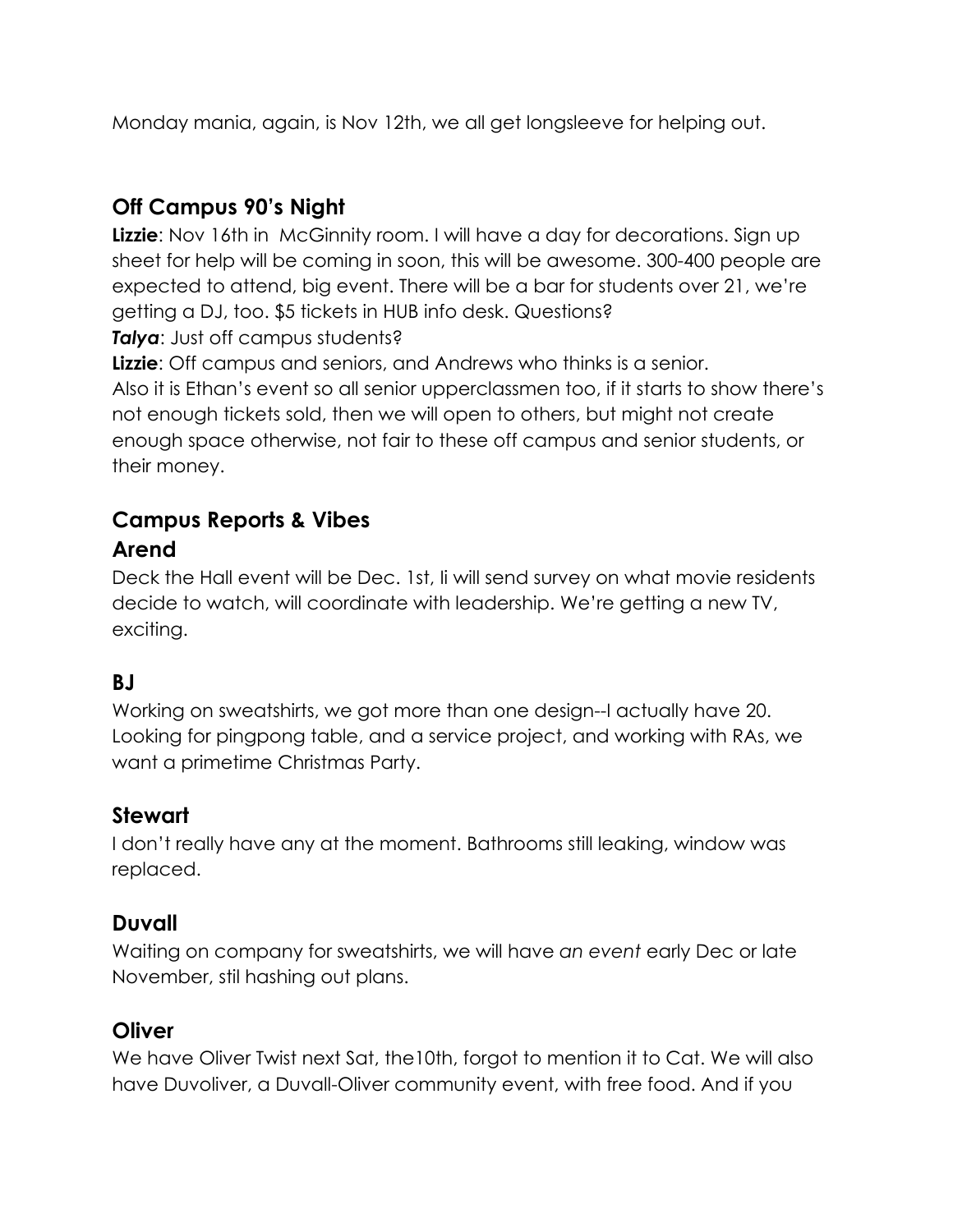want free Jimmy Johns, come through. Process of sweatshirts estimating for 19 of november.

**Teri**: vegetarian options?

**David:** they will have vegetarian options.

#### **Warren**

Concerns on sweatshirts. Only one submission for designs and so I want to extend deadline for those, even go door to door and see if they have time, cause midterms and fall break happened, some people are out.

### **Boppell**

Boppell's big event will be on Nov 30th, with Bop Coffeehouse in MPR, won't need any help, but great if you could come. Will have live music and free coffee. 8PM. Shorter by half hour this time!

#### **Ballard**

Operation Christmas Child is happening. Boxes should be here by Nov 6th, will have the primetime to fill a box Nov 8th. If you have the desire to stuff a box for a child, come through!

### **Mac**

Quad hosted movie weekend for those who stayed on campus, and sleepover, and 3 students who aren't from Quad did stay, we watched John Wick I, John Wick II, and Crazy Stupid Love. Most intended.

### **Off campus**

Vibes are great. Trying to create better sustainability programs with Morgan, with compost bins, and ways to collect that. Sodexo wants to promote themselves too, will have free PB&J for off campus students soon.

**Abdul**: I have a concern with international student support, just to remember, beginning of year we agreed to have no passive aggressiveness. The trip was scheduled to go, and it happened, but when it came to voting, the amount was changed. I felt like it was unfair on that regard, and especially on the basis of why it was lowered, no offense to Finance Committee, but maybe do a better job of deciding. We had 8 people on that trip while 14 people were signed, both trips, that from ACM, had different motives. These students visited to Seattle Trip was just sightseeing, on culture, and international students know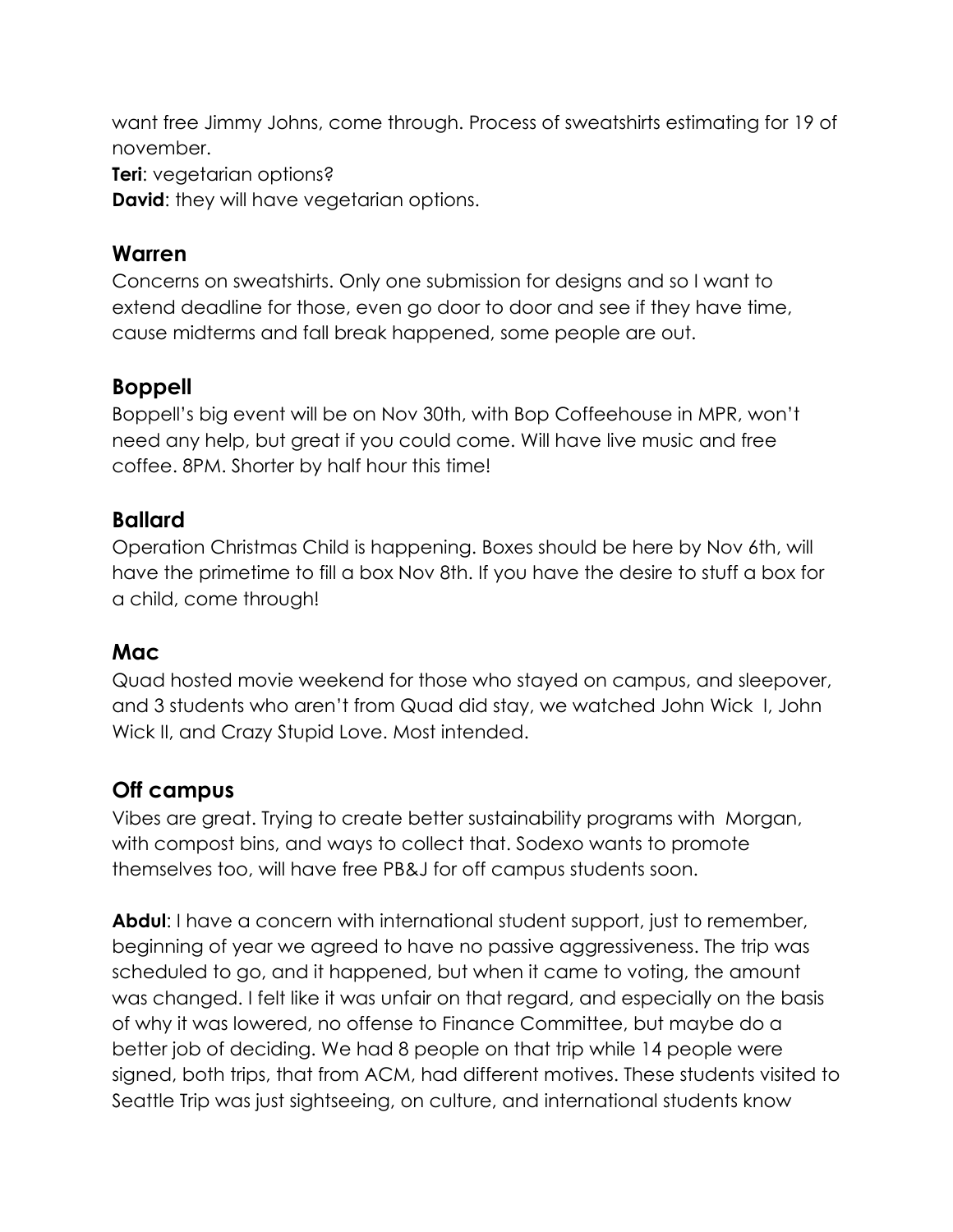nothing of US culture, so my concern was why that was not enough. Each case should be reviewed on individual basis, fortunately, we were able to find the funding, and it happened. But it would've been jeopardized; I took this trip in my freshman year, I thought it was helpful for exposure to US culture, while people who went now, most wouldn't have been able to afford it. My concern-- I think we should have been more fair to minorities on campus, and that just because it doesn't affect us, we shouldn't care about it.

**Jira**: The Nov calendar won't print until Monday, so if you have an event, submit it to me. Katie, that's an important primetime, if you have a primetime that is really good, not random--rather, impactful--let me know and I'll add it. People here that belong to clubs, let me know. I'll make an announcement at end of november for December calendar too.

**Talya**: Tomorrow, I'll be kicking off cup drive, if students want to buy supplies for UGM, they will be in res halls. CMCs will be my eyes, there will be locations around HUB. Advertisements coming soon. Spread the word-- this will go on from 1st to 30th of November.

**Morgan**: I have concerns about advertisements in classrooms. They're a space where learning is happening, and I notice that ads show up, for study abroads, programs that are not with Whitworth programs, and youtube advertisements--most professors aren't exactly tech savvy enough to skip ahead. But those appear, and they're a distraction and I don't like the idea of money being made in classrooms, unethical. We're paying to go here, but still 3rd parties shouldn't be there. There's software that maybe tech could install; those from libraries? What are the rules in place for those?

**Teri**; The guy that came at beginning, i could talk to him.

**Jason:** Anything that happens in classrooms go to provost, Carol Simon or Brooke Kiener. They control what happens within classroom.

**Morgan:** There's also posters sometimes in locations, are there limits for those? **Jason:** Yes there are, they are all pre-approved.

**Morgan**: So if we see some in bad places, we can take them out? **Jason:** If not in approved locations.

#### **Shout-outs**

**Rohini**: To Teri, Ji and Morgan for being wonder women and moving in furniture during Get Out film screening last night, which was awesome. And thank you Abdul for food supervising.